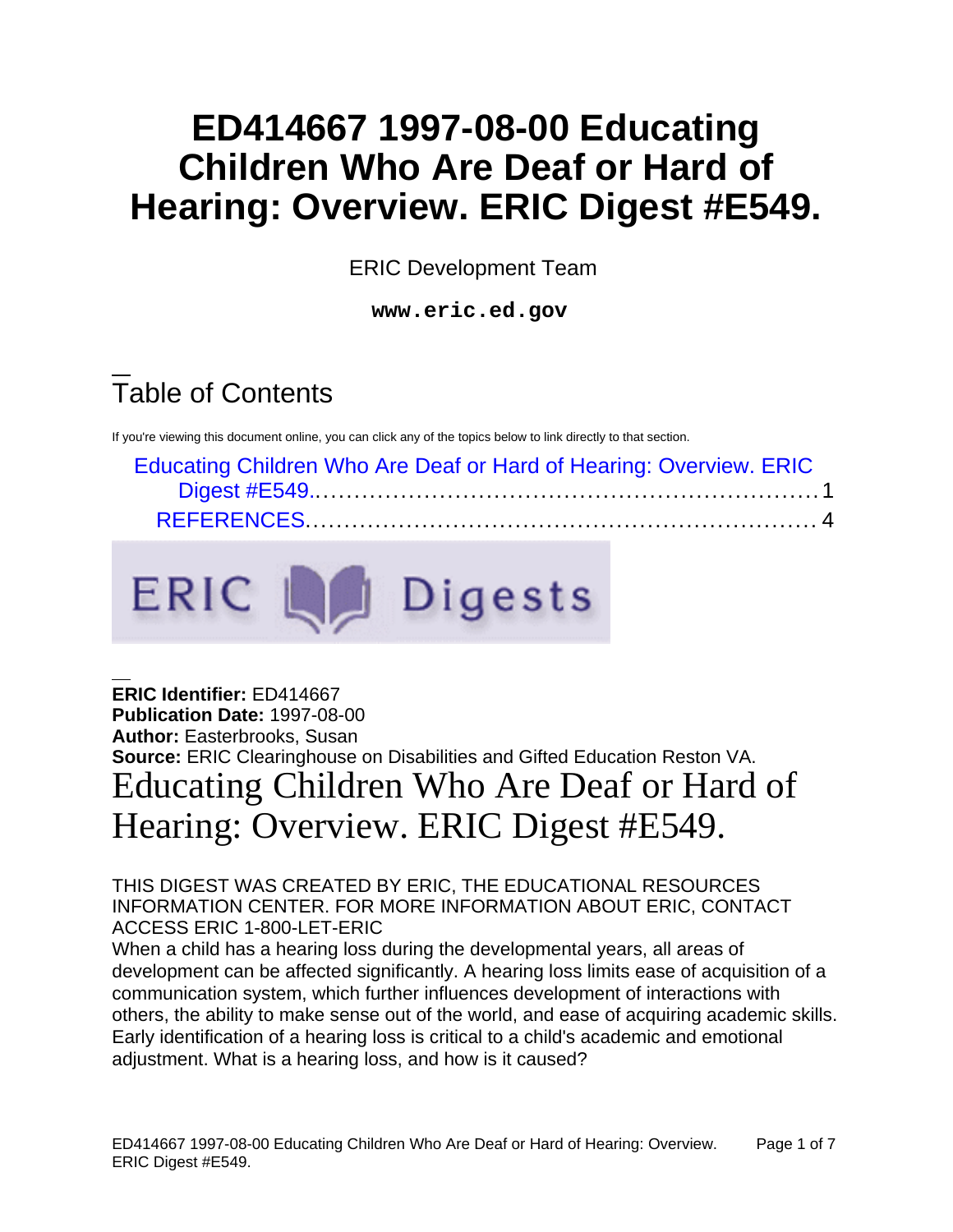There are three major types of hearing losses. The first is called a conductive loss. This occurs when something goes wrong with the outer or middle ear, impeding sound waves from being conducted or carried to the inner ear. The second type of loss is called a sensorineural loss and occurs when damage to the inner ear or the auditory nerve impedes the sound message from being sent to the brain. The third type is referred to as a central auditory processing disorder because, although there is no specific damage to the ear itself, the neural system involved in understanding what is heard is impaired. Children with central auditory processing disorder may have normal hearing as measured by an audiometer (device used to test hearing levels), but they often have difficulty understanding what they hear. A child may also have a combination of these forms of hearing loss (Easterbrooks & Baker-Hawkins, 1994).

Many terms are used to refer to the population of individuals who have difficulty hearing. The word "deaf" by federal definition means a hearing loss which adversely affects educational performance and which is so severe that the child is impaired in processing linguistic (communication) information through hearing, with or without amplification (hearing aids). The term "hard of hearing" means a hearing loss, whether permanent or fluctuating, that adversely affects a child's educational performance but which allows the child access to some degree of communication with or without amplification (Individuals with Disabilities Education Act, 1990). The term "Deaf" used with a capital D refers to those individuals with hearing losses who identify themselves with the Deaf Culture. These individuals view themselves as a population united by a common heritage, a shared experience, a multi-generational history, and a language, American Sign Language (ASL) (Padden & Humphries, 1988).

The term "hearing-impaired" is used inconsistently around the country today. Some use it to mean all degrees of hearing loss while others use it to refer to the hard-of-hearing population. The terms "deaf mute" and "deaf and dumb" are antiquated. Not only are they seen as outdated, they are also viewed as offensive.

How many people have hearing losses?

The National Center for Health Statistics (Adams & Benson, 1992) estimated that more than 22.5 million Americans have some degree of hearing loss. Of these individuals, 1,053,000 were under 18 years of age. This means that one of every six children has diminished hearing to some degree at any given point in time (Berg, 1986). Schildroth and Hotto (1994) reported results of demographic information on 48,300 children identified as having hearing losses. The students in their research represented 60-65% of the number reported by the federal Office of Special Education Programs (OSEP), U.S. Department of Education. The vast number of individuals with hearing losses are hard of hearing or are older adults who have lost their hearing.

What are the signs of a hearing loss, and how is it diagnosed?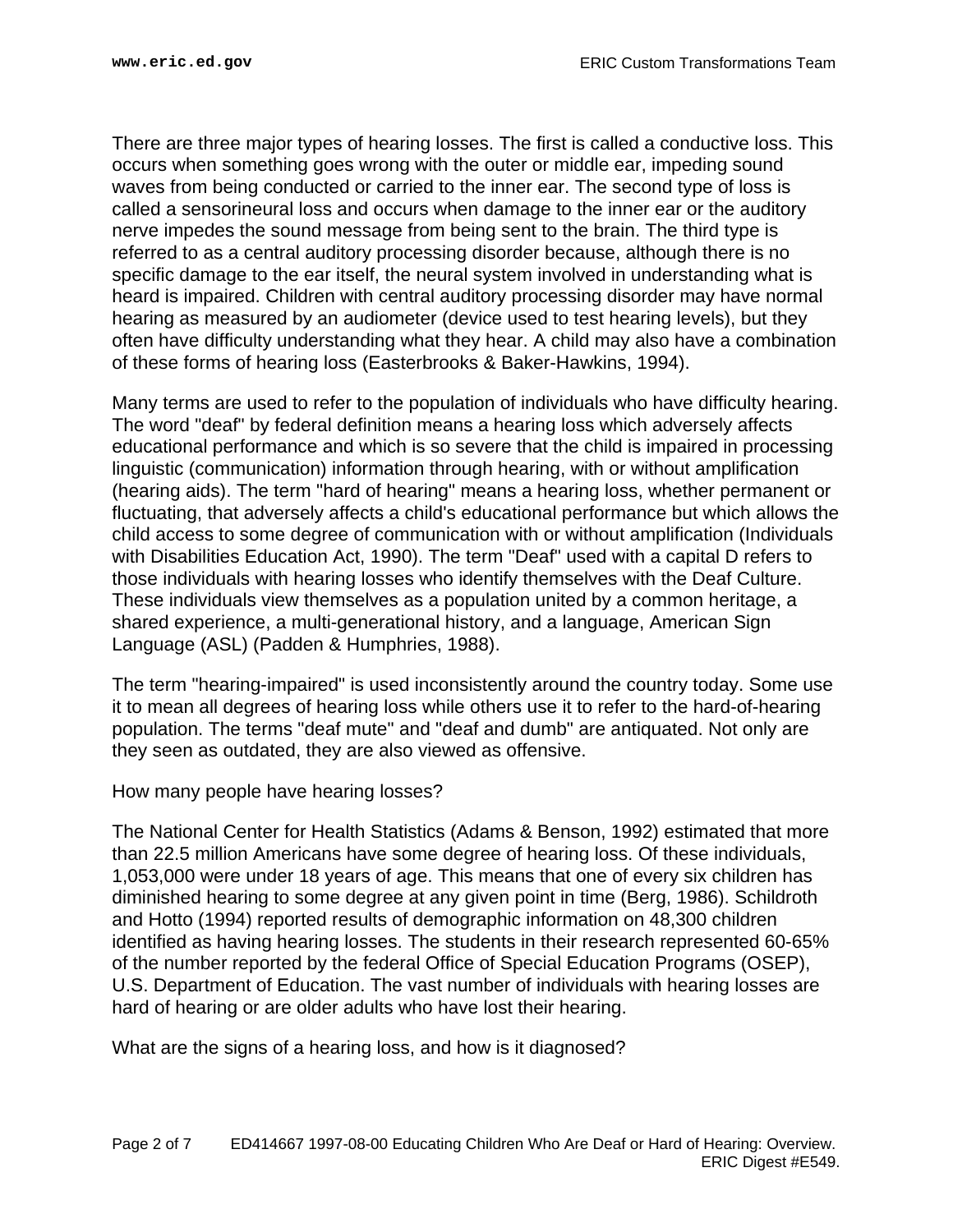In very young children the signs of a hearing loss are lack of attention or inconsistent attention, lack of vocal interactions or reduced vocal interactions, and lack of or reduction in language development, especially related to the quiet word endings such as -ed, -ing, and -s. In school-aged children, the signs of a hearing loss are a high degree of frustration with school and with others, low grades or a noticeable drop in grades, or a change in patterns of paying attention (Davis, 1989). In adults, the signs of a hearing loss are complaints that others are mumbling or playing equipment such as the TV or radio too loudly.

How do people with hearing losses communicate?

The debate over the best way to teach a child with a hearing loss to communicate has raged since the 1500s (Winefield, 1987). Although this debate continues today, there is a growing number of individuals who recognize that no one system of communication is right for all children. The choice of a communication system must be made on an individual basis, taking into consideration the characteristics of the child, the resources available, and the commitment of an individual family to a communication method. Additional ERIC digests explore each of these options in depth. As an orientation, the following definitions are useful:

The Auditory-Verbal philosophy is a set of guiding principles for early intervention that are used to support the development of residual (remaining) hearing and speech and that focus on a strong development of listening skills (see ERIC Digest E552 (ED414670)). The Auditory-Oral philosophy is a set of principles that are used to develop spoken language and listening skills at all ages and that may incorporate visual methods of teaching these (see ERIC Digest E551). Cued Speech is a sound-based system of hand cues that supplement speechreading. English-Based Sign Systems are those systems that use signs from ASL plus invented signs along with prefixes and suffixes to represent the English language in signed form. The Bilingual-Bicultural philosophy stresses the importance of early development of ASL, which has a grammar different from spoken or signed English, as the deaf child's natural language, using ASL as a bridge into English as a second language. Total Communication (see ERIC Digest E559 (Ed414677)) refers to a philosophy of using the system most needed by the child at any given time. Total Communication usually involves simultaneous use of speech and sign and is the most commonly used form of instruction (Schildroth & Hotto, 1993).

Other factors complicate the picture of which system should be used to teach children who are deaf and hard of hearing to communicate. Cochlear implants are computerized devices implanted into the cochlea of individuals who are deaf, which influence the ability to develop speech and listening skills (see Digest E554 (ED414672)). They are supported by the various oral philosophies. Attendance at a residential school (see ERIC Digest E558) is considered a key component in the success of a child whose family has chosen the Bilingual-Bicultural approach to education. The presence of additional learning disorders (see ERIC Digest E553 (ED414668)) may also affect a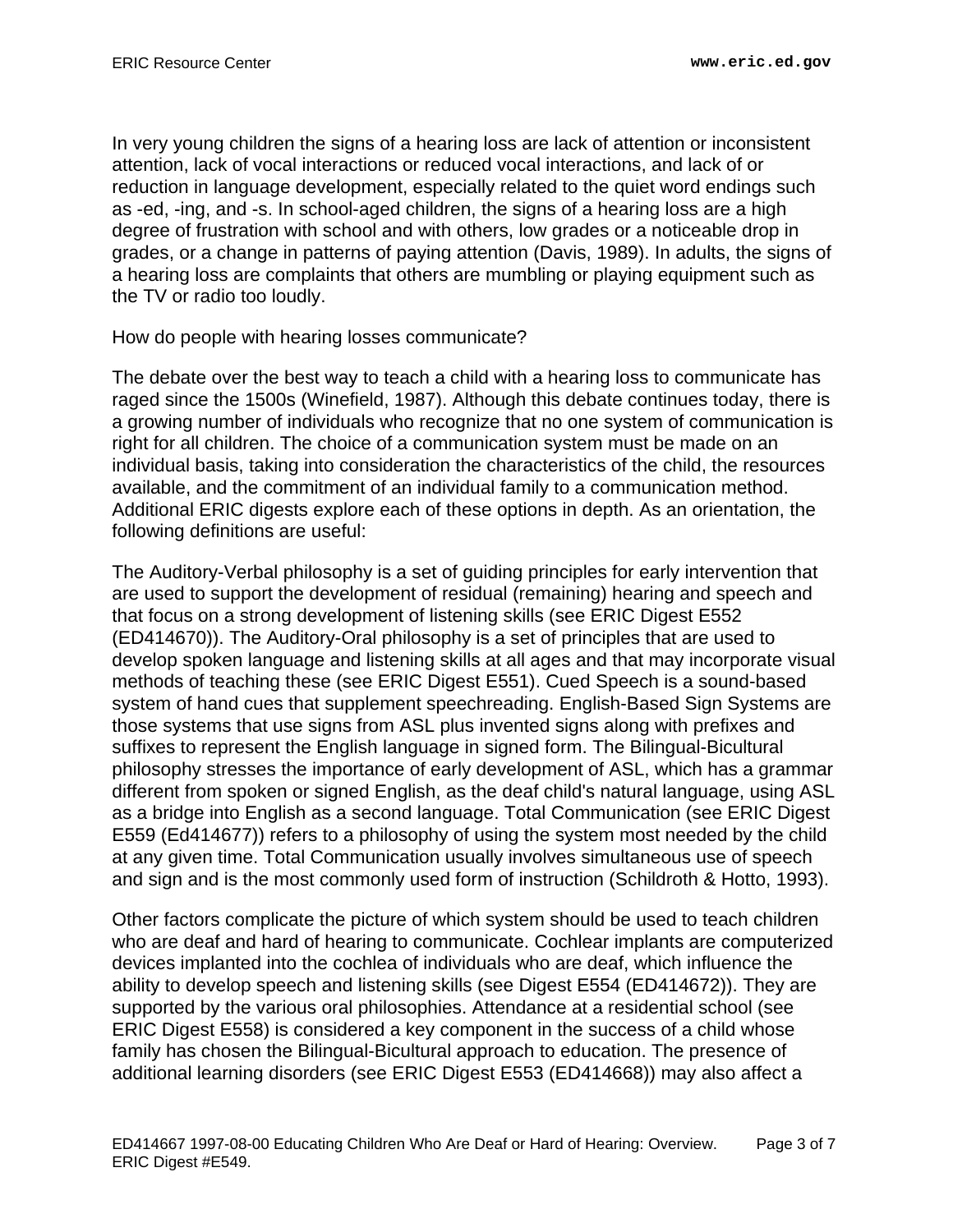child's progress in any method or philosophy; therefore, this challenging-to-test population must be assessed adequately (see ERIC Digest E550 (ED414675)).

Where are children who are deaf or hard of hearing educated?

According to the annual report of the Center for Assessment and Demographic Studies (CADS) at Gallaudet University (Schildroth & Hotto, 1996), 21% of the students in the study attended residential schools, 8% attended day schools, and 70% attended their local schools. These figures represent about 60-65% of the children reported on the federal child count, and the assumption is often made that the additional students not in the CADS study are being educated in local education agencies that are unaware that they may participate in the CADS process. Whatever the reason, over the past two decades, more and more children who are deaf or hard of hearing are receiving instruction in general education environments (see ERIC Digest E557).

What kind of technology is available for people who are deaf or hard of hearing?

Today the options for support from technology are exciting. A wide variety of hearing aids can be tailored to individual patterns of loss. Students in classrooms may use a variety of assistive listening devices that help them hear the teacher while filtering out ambient noise. Telecommunication Devices for the Deaf (TDDs) are available to provide people who are deaf with access to telephones (Compton, 1991). Many states have relay services that work in conjunction with TDDs. Television sets are now produced with built-in closed captioning capabilities, or for older TVs, viewers may purchase captioners. A variety of alerting devices are available which use visual means to alert individuals to doorbells, telephones, a knock at the door, a baby's crying, oven timers, and smoke detectors, among other sounds of daily life. Vibrating devices may be used in place of an alarm clock. In addition, computer technology such as fax machines, programs for teaching speech, real-time graphic display devices for recording lectures, and a myriad of machines and programs are affecting education and daily life to an ever-increasing degree.

## <span id="page-3-0"></span>**REFERENCES**

Adams, P.F. & Benson, V. (1992). Current estimates from the National Health Interview Survey, 1991. Vital and Health Statistics, Series 10. National Center for Health Statistics.

Berg, F. (1986). Characteristics of the target population. In F.Berg, J.C. Blair, J.H. Viehweg & A. Wilson-Vlotman (Eds.), Educational audiology for the hard of hearing child. (pp. 157-180). New York: Grune and Stratton.

Compton, C. (1991). Assistive devices: Doorways to independence. Washington, DC: Gallaudet University.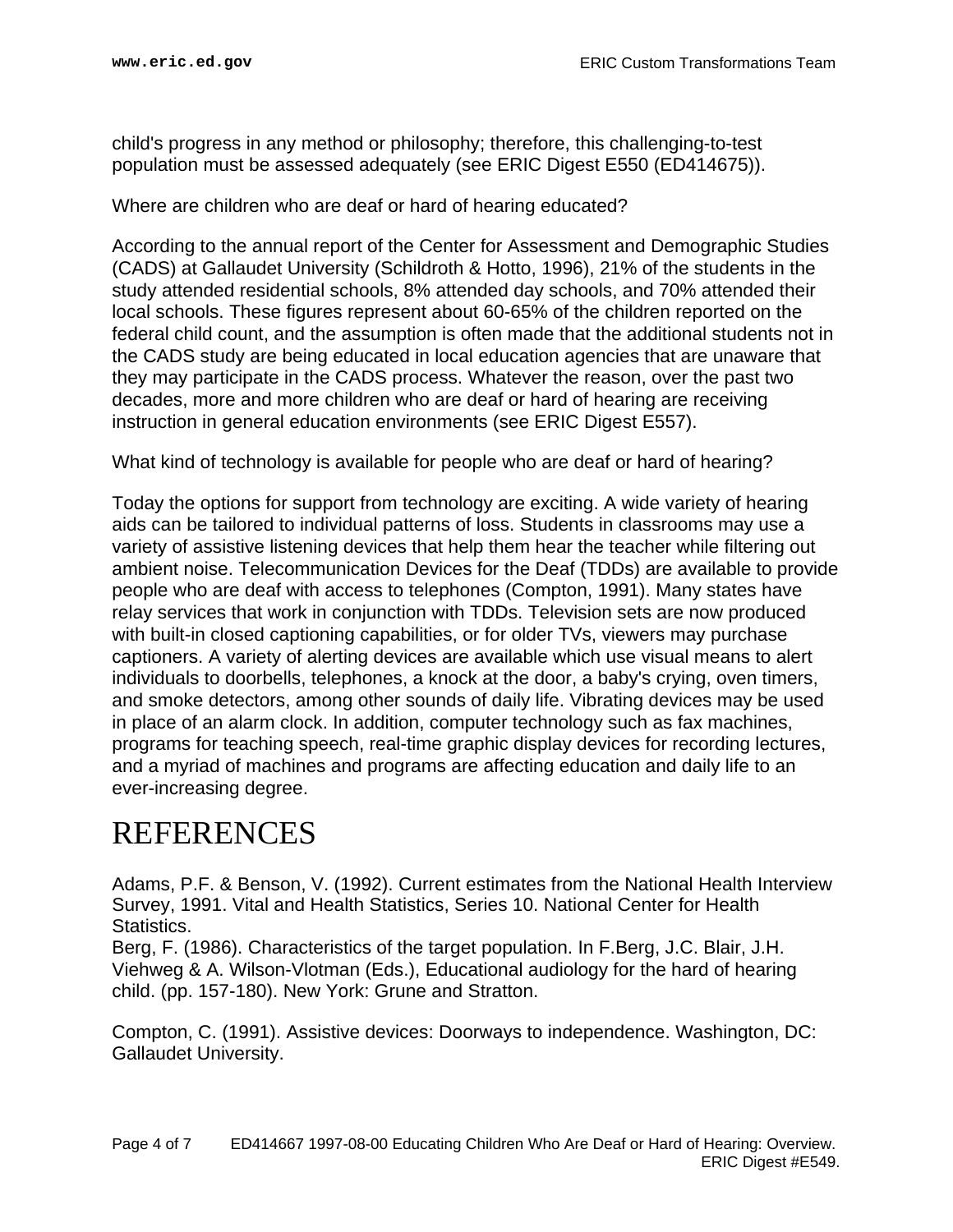Davis, D. (1989). Otitis media: Coping with the effects in the classroom. Stanhope, NJ: Hear You Are, Inc.

Easterbrooks, S. & Baker-Hawkins, S. (1994). Deaf and hard of hearing students educational services guidelines. Alexandria, VA: National Association of State Directors of Special Education.

Individuals with Disabilities Education Act, PL 101-476. (1990).

Schildroth, A. & Hotto, S. (1994). Annual survey of hearing impaired children and youth: 1991-92 school year. American Annals of the Deaf, 138(2), 163-171.

Schildroth, A. & Hotto, S. (1996). Changes in student program and characteristics, 1984-85 and 1994-95. American Annals of the Deaf, 141(2), 68-71.

Padden, C. & Humphries, T. (1988). Deaf in America: Voices from a culture. Cambridge, MA: Harvard University.

Winefield, R. (1987). Never the twain shall meet. Washington, DC: Gallaudet University Press.

Many organizations promote the understanding and use of the philosophies and technologies mentioned above, including:

Alexander Graham Bell Association for the Deaf

### 0

American Society for Deaf Children

0

Committee on Persons Who are Deaf/Hard of Hearing

#### ۰

(Committee of the Division for Children with Communication

#### 0

Disorders [DCCD] of the Council for Exceptional Children [CEC])

#### ο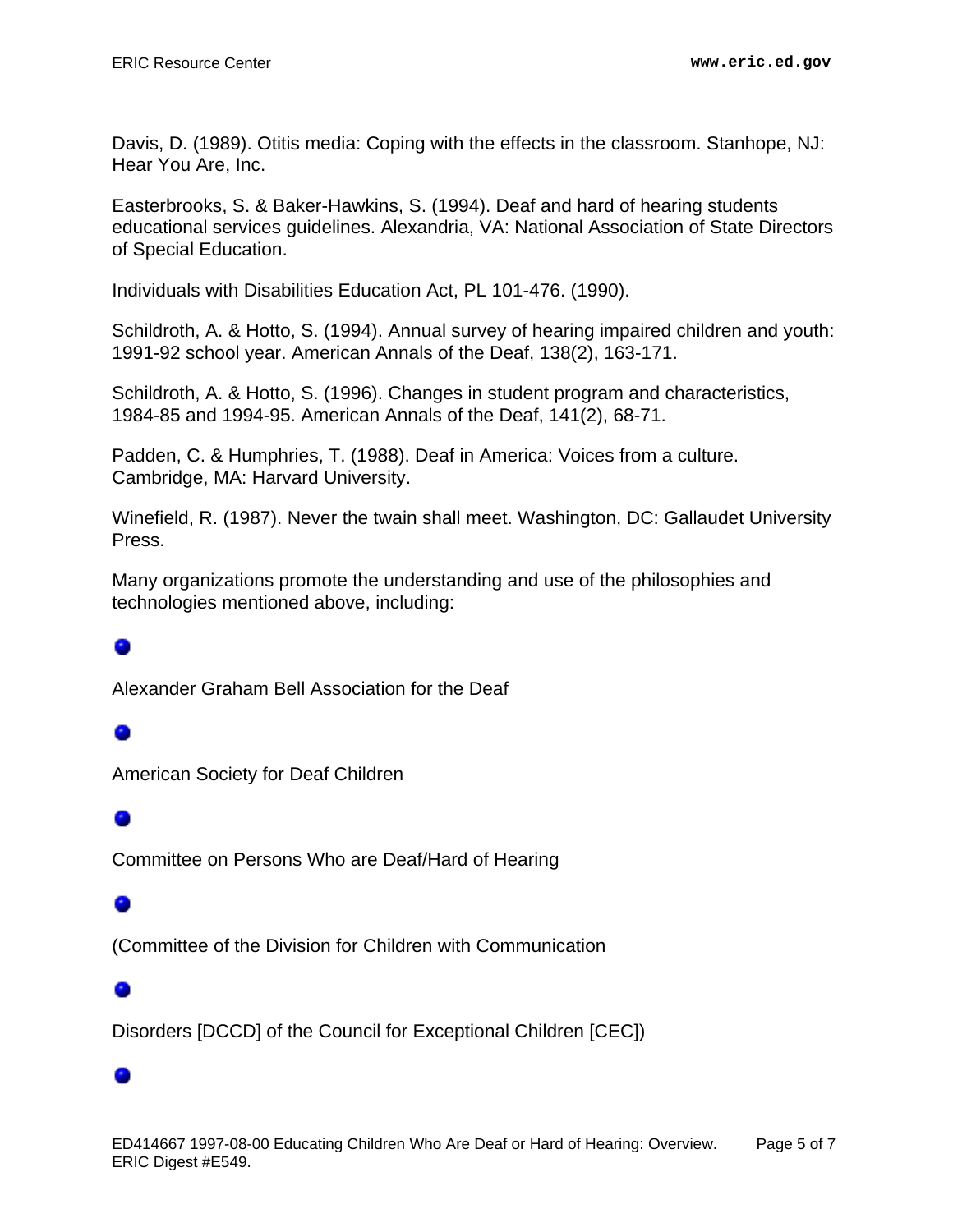Convention of American Instructors of the Deaf

Conference of Educational Administrators Serving the Deaf

۰

National Association of the Deaf

National Cued Speech Association

#### ۰

SEE Center for the Advancement of Deaf Children

A more comprehensive listing of these agencies can be found annually in each April edition of the American Annals of the Deaf.

Dr. Easterbrooks is Associate Professor of deaf education, Georgia State University and chair, Committee on Persons who are Deaf/Hard of Hearing, Division for Children's Communication Development (DCCD), The Council for Exceptional Children.

ERIC Digests are in the public domain and may be freely reproduced and disseminated. This publication was prepared with funding from the Office of Educational Research and Improvement, U.S. Department of Education, under contract no. RR93002005. The opinions expressed in this report do not necessarily reflect the positions of policies of OERI or the Department of Education.

**Title:** Educating Children Who Are Deaf or Hard of Hearing: Overview. ERIC Digest #E549.

**Document Type:** Information Analyses---ERIC Information Analysis Products (IAPs) (071); Information Analyses---ERIC Digests (Selected) in Full Text (073);

**Target Audience:** Parents, Practitioners, Teachers

**Available From:** ERIC Clearinghouse on Disabilities and Gifted Education, Council for Exceptional Children, 1920 Association Dr., Reston, VA 20191-1589; toll-free telephone: 800-328-0272.

**Descriptors:** Assistive Devices (for Disabled), Children, Communication Skills, Deafness, Disability Identification, Elementary Secondary Education, Hearing Impairments, Incidence, Interpersonal Communication, Sign Language, Student Placement, Total Communication

**Identifiers:** ERIC Digests